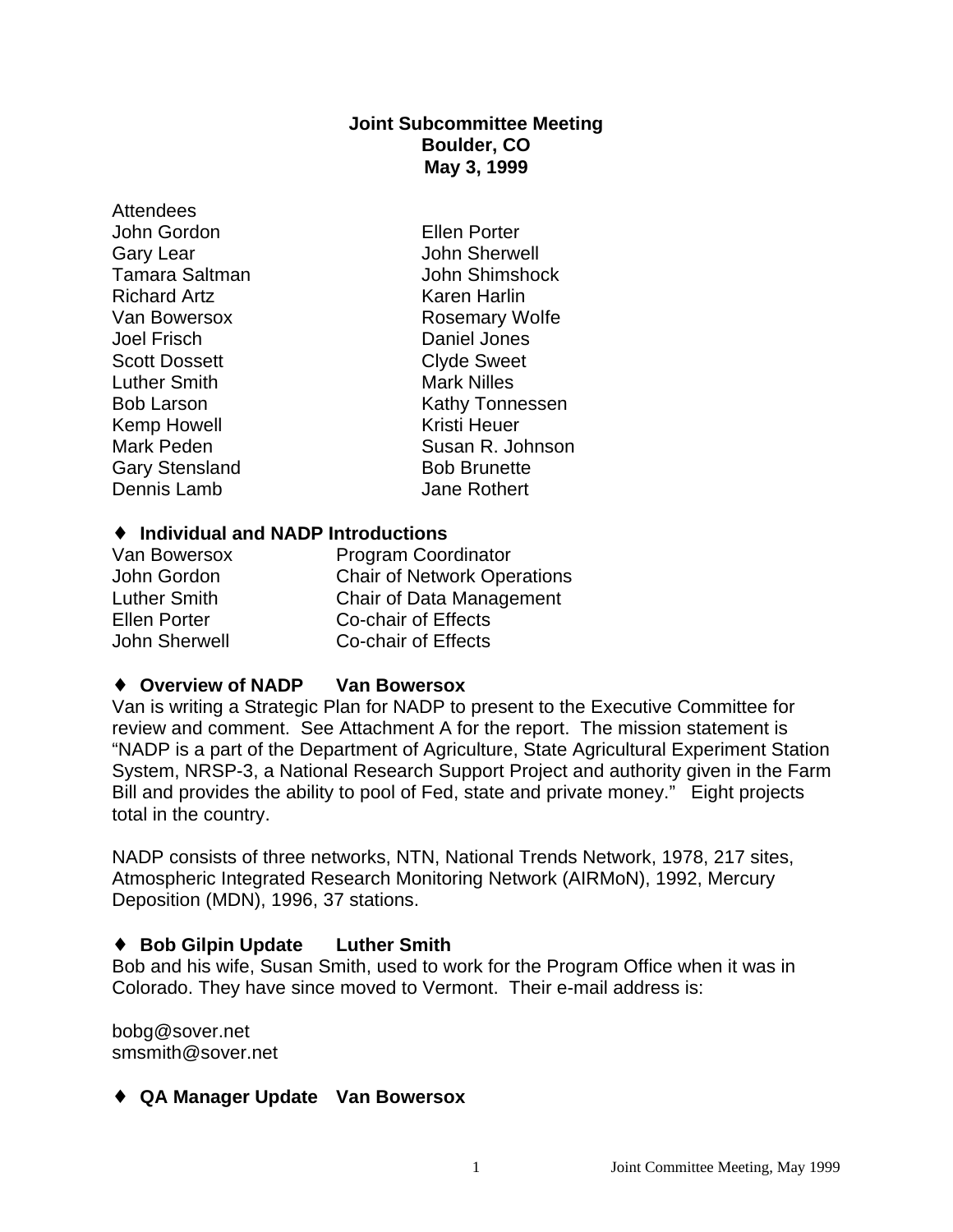Position was posted and almost filled but applicant turned down. It was reposted in November 1998 and 19 people applied, 16 qualified. The Illinois State Water Survey will review and interview 4 or 5 candidates in the next few months.

# ♦ **EPA News Gary Lear**

In general funding looks positive; the money for grants and contracts is stable. 19 CASTNet (Clean Air Status and Trends network) sites have joined NADP with collocated wet sites (NTN). The CASTNet warehouse, operated by Kemp Howell of QST Environmental, suffered a fire and damaged monitoring equipment. Some sites deployment was delayed but with the help of sister networks, the delay was shorter than expected. Dollar damage was 5-6 million with building and equipment, 1.2 of it EPA equipment. The EPA Division that coordinates tribal land had equipment in the fire, putting them on hold. Three are actively looking to get set up. Indian Island Maine, Grand Traverse, Michigan. Contact Rosemary Graves for additional information.

ORD is looking at other deposition monitoring such as monitoring for toxins. They are wondering what NADP can provide, if anything. 8 CASTNet sites are conducting test phase to test methodology and toxins (DDT and atrazine to name a few) concentrations. Funding looks promising for a wide range of toxic deposition collection. Scott asked if the Dioxin study is part of this effort, it is not.

Scott Dossett presented a brief update of the NDAMN Network, National Dioxin Ambient Monitoring Network. 15 possible sites with 9 currently in start up phase. The EPA is the contact David Cleverly. They should be invited to the meeting. James Buchert is managing the data and which could possibly be posted on a web site. NADP could provide a link to this site from the NADP site. Scott showed current site map, the next start up sites will be in the west. Some sites were thrown out because of lack of AC power. Rick asked, "Will the NDAMN sites be collocated with the EPA toxin sites?" No information available.

In April the CASTNet data set was looked at and calculation problems were found (500 data elements in database). The data set will under go a intense review and hopefully will be available in June. The CASTNet joined NADP on 1-26-99.

# ♦ **Clean Air Act implication Mary Ann Allen**

Did not attend meeting and item not discussed.

# ♦ **NEP/NERRS Tamara Saltman**

National Estuary Program is an EPA Program, which deals with pollution in coastal systems or estuaries. The program brings stakeholders together and aids in identifying pollution problems and strategizing solutions. There are 28 identified estuary regions of national significance. All estuaries are interested in looking at air deposition, especially nitrogen, into the coastal areas.

See the presentation, Attachment B.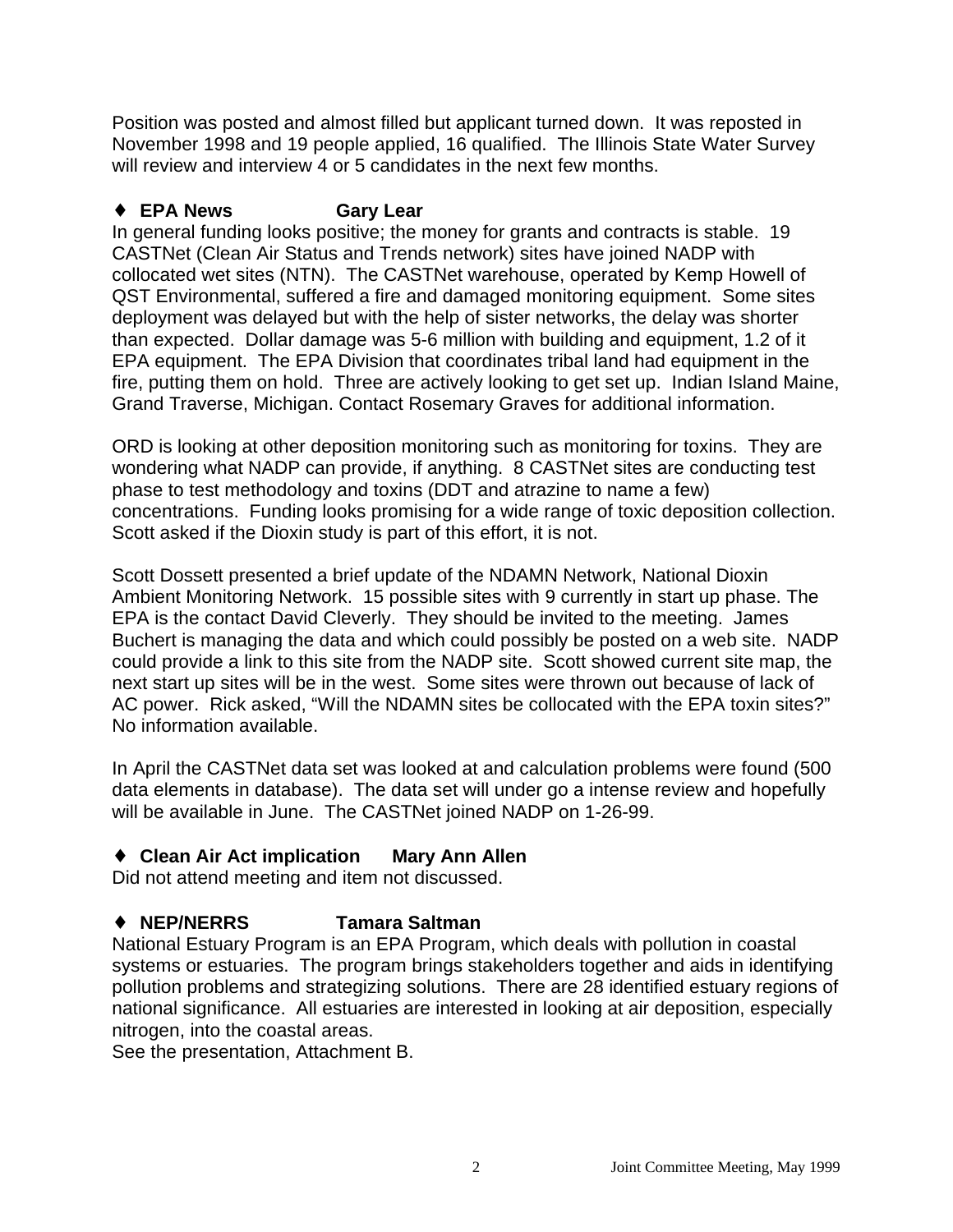One goal of the NEP is to improve quality and quantity of air deposition monitoring in coastal areas. These are looking at joining NADP in 1999 with wet deposition 6-8 sites, possibly MDN sites as well. Possibly the NEP will have 15 sites in all. The EPA (Office of Air and Office Water will fund the first year of monitoring and equipment, NEP will fund the subsequent four years.

Gary Stensland offered a discussion of data analysis. Will NADP data met NEP needs? Will the sites meets NADP criteria? Scott mentioned there is no specific bias against coastal or agricultural environments as written in the NADP siting criteria. There is a bias against urban environments and San Francisco is a potential NEP/NADP site. AIRMoN siting criteria excepts urban sites. Do the coastal sites require sea salt corrections? NADP not designed to measure sea salt concentrations. Would a coastal and/or an urban site be representative of the region? Gary mentioned sea salt gradient between wave breaking area and a few hundred meters inland. What is the intent of monitoring on the coast, loading to the watershed or surface water? Intent is to looking at different source categories of loading to the estuary. NEP is interested in both direct and indirect loading from deposition.

Van mentioned since coastal siting is not an issue, issue because the NADP has always had coastal sites and they have been a part of the network since its beginning. The real issue is source (anthropogenic) influenced sites. An additional urban site request was received from Phoenix, Arizona, located downtown. The site will be long term and geared toward urban sources. Joel suggested the creation of a separate urban network. Or should they be incorporated with different siting criteria? Other urban sites were turned down based on regional scale of current network. More urban sites would likely join if allowed. Luther suggested that maybe the data could have a coding column indicating rural, urban or coastal sites to sort out spiking urban data from data products.

Karen started a discussion on the maximum capacity of the laboratory. The end result of the discussion is that NADP can hire and additional lab if needed. Karen mentioned that lab could handle 40 more sites before reaching maximum sample load. She would provide a growth statement to the subcommittee. Scott pointed out that NADP will have a 15% growth rate this year. MDN would like more sites.

| Location of NEP sites for 1999:<br>San Francisco NTN & MDN | Location of AIRMoN sites for FY 2000<br>Corps Christi |
|------------------------------------------------------------|-------------------------------------------------------|
| Mobile Bay NTN & MDN                                       | Mobile Bay                                            |
| San Juan NTN & MDN                                         | S. Carolina                                           |
| Indian River Lagoon NTN and dry,<br>nutrients              | N. Carolina                                           |
| <b>Maryland Coastal Base NTN</b><br>New Jersey -2 possible | Maine                                                 |

#### **Motion A: Allow urban influenced sites into NADP.**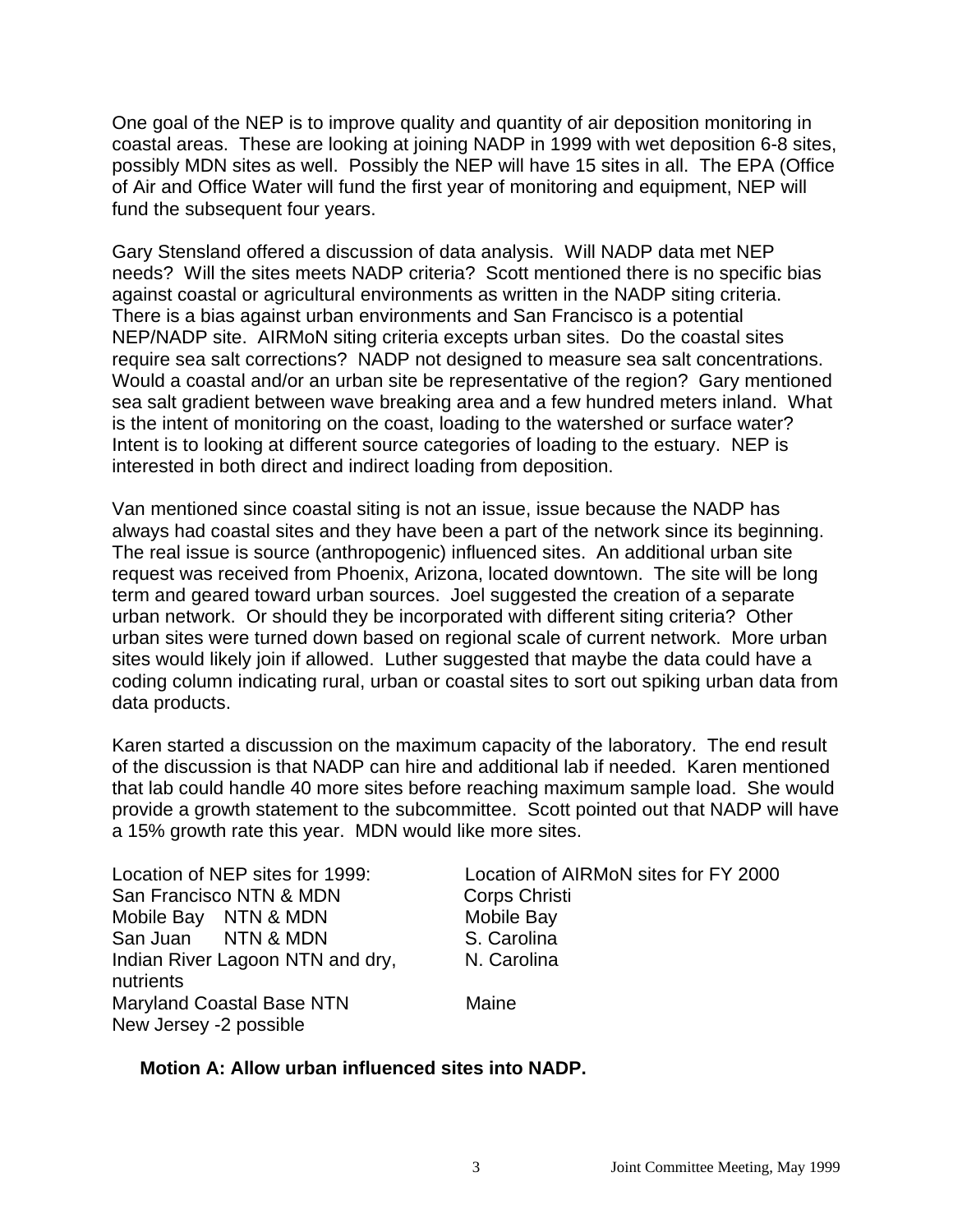Amendment 1: Approve up to 7 sites with potential urban influence, specifically proposed NEP and Phoenix sites.

Rick Artz, Scott Dossett second, motion passed with one opposing vote

#### **Motion B: The data committee should design a classification scheme for existing sites and to decide method of incorporating different site types into data products.**

Amendment 1: An ad-hoc committee with data, NOS and Environmental Effects representatives to decide on scheme. Report by fall meeting a scheme to class existing sites.

Rick Artz, Gary Stensland second, motion passed unanimously

The same committee is to recommend to Program Office the policy for presenting data products with urban influence. It was discussed that siting criteria variances are decided by e-mail rather than waiting for subcommittee meetings. A motion was presented and withdrawn recommending a cost analysis of updating the site directory. More information needed to decided scope of directory.

#### **Motion C: Sites from Motion #1 (NEP and Phoenix) sites be exempted from regional requirements siting criteria but local requirements still apply.** Scott Dossett, Dennis Lamb seconds, motion passed unanimously

# ♦ **Siting Criteria John Gordon/Luther Smith**

It was inferred that this discussion was covered in the last agenda item and was not discussed further.

# **Joint Subcommittee Meeting May 5, 1999**

#### ♦ **Network site design and policy issues Van Bowersox**

Agenda item from morning subcommittee session, Network site design and policy issues was deferred to this time for the Joint Committee to discuss. A thought was to form an ad-hoc committee to address what the network should ideally encompass and consider the growth NADP is experiencing. Questions that should be considered:

- what should be done with new sites (different siting criteria, etc.)?,
- do we need new sites?, how do we identify new sites?
- should we drop sites in favor of adding new sites?,
- how do we prioritize sites?,

John G. would like to start a planning process for future growth. Discussion ensued about what the network was designed for in the original charge (A10 document) and where it is now. Van pointed out that NRSP-3 proposal needs to be renewed every five years and is due 2002. Work on this document will begin in 18 months and to have a policy statement on the future network design would be ideal. John Gordon stated that these two items would be the charge for the ad-hoc committee.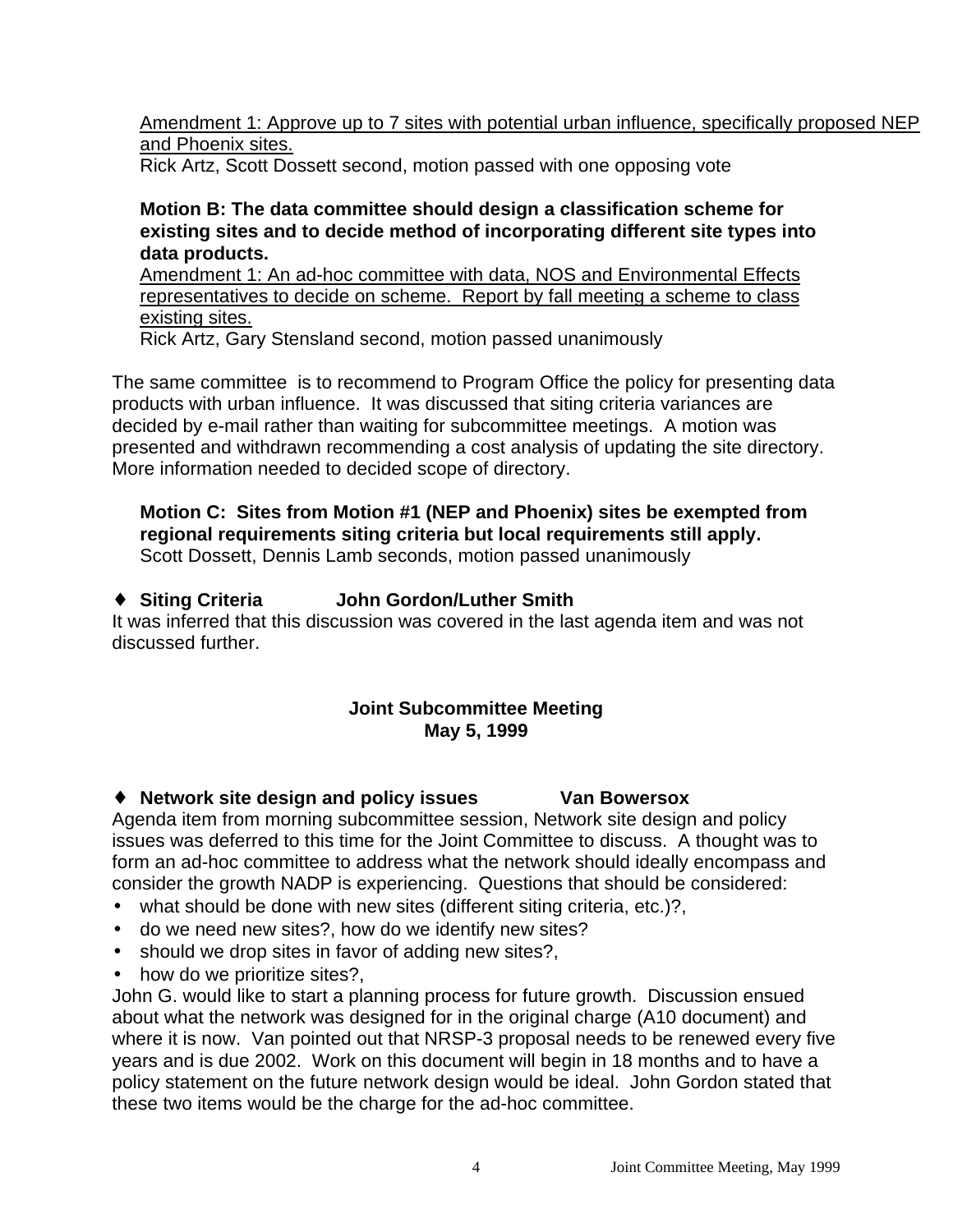- 1. Look at the networks original design and assess where it is now, and
- 2. Review NRSP-3 document, look at emerging issues and recommend where the network could go. Gary asked if this process would affect current sites or incoming sites? No, this is a planning stage. Currently NADP has an open door policy for new sites. Does NADP want to continue that policy? This will not be consider now but will be in the future planning process. MDN has done some of this design brainstorming in Florida. AIRMoN is addressing to policy issues, East and coastal sites coming on, which include NEP and Tribal sites. A NAPAP document just released could be another source of information for network design. To get a copy, e-mail Rick Artz at NOAA. It only covers acid deposition, not mercury.

An Ad-hoc committee with members from three networks and three subcommittees. Suggested members:

| <b>NTN</b>     | <b>Mark Nilles</b>    |
|----------------|-----------------------|
| <b>AIRMON</b>  | <b>Rick Artz</b>      |
| Ηg             | <b>Bruce Rodger</b>   |
|                | <b>Mark Cohen</b>     |
| Data           | <b>Gary Stensland</b> |
| <b>Effects</b> | <b>John Sherwell</b>  |
| <b>NOS</b>     | John Gordon           |
|                |                       |

Rick suggested that the Executive Committee nominate members. John would take this issue to the Ex. Com. and they may take action or not. This issue will be brought back in the fall.

♦ **How to keep sponsoring agencies in touch with site operators/supervisors and Keeping field people engaged and interested in the use of the data.**

Both agenda items were deferred to the Executive Committee for discussion.

# ♦ **Scheduling Subcommittee Meetings Van Bowersox**

Van Bowersox reviewed the current process of selecting subcommittee meeting places and dates.

Currently the NOS chair has traditionally taken the lead on the place and then seeks endorsement from the other subcommittee chairs. In the last few years Data and NOS decided on location. The Program Office locates a hotel in the area and arranges a contract. The chairs suggest several locations and the PO looks into cost to narrow the list. The time is chosen in late spring to avoid weather problems along with locating in the southern half of the country. Scott suggested that locations also be based on the ability to finish the meeting and return on the same day from various locations across the country. Rick suggested that the PO check on Federal airfares for prospective locations, Rick will take this on.

#### **Meeting Site Selection Process**

The Joint Committee will nominate locations at the spring meeting for the subcommittee meeting. Via e-mail, the subcommittee chairs will vote on finalists, up to five, by June 1. The PO will investigate hotel and flight availability, Rick Artz will investigate Federal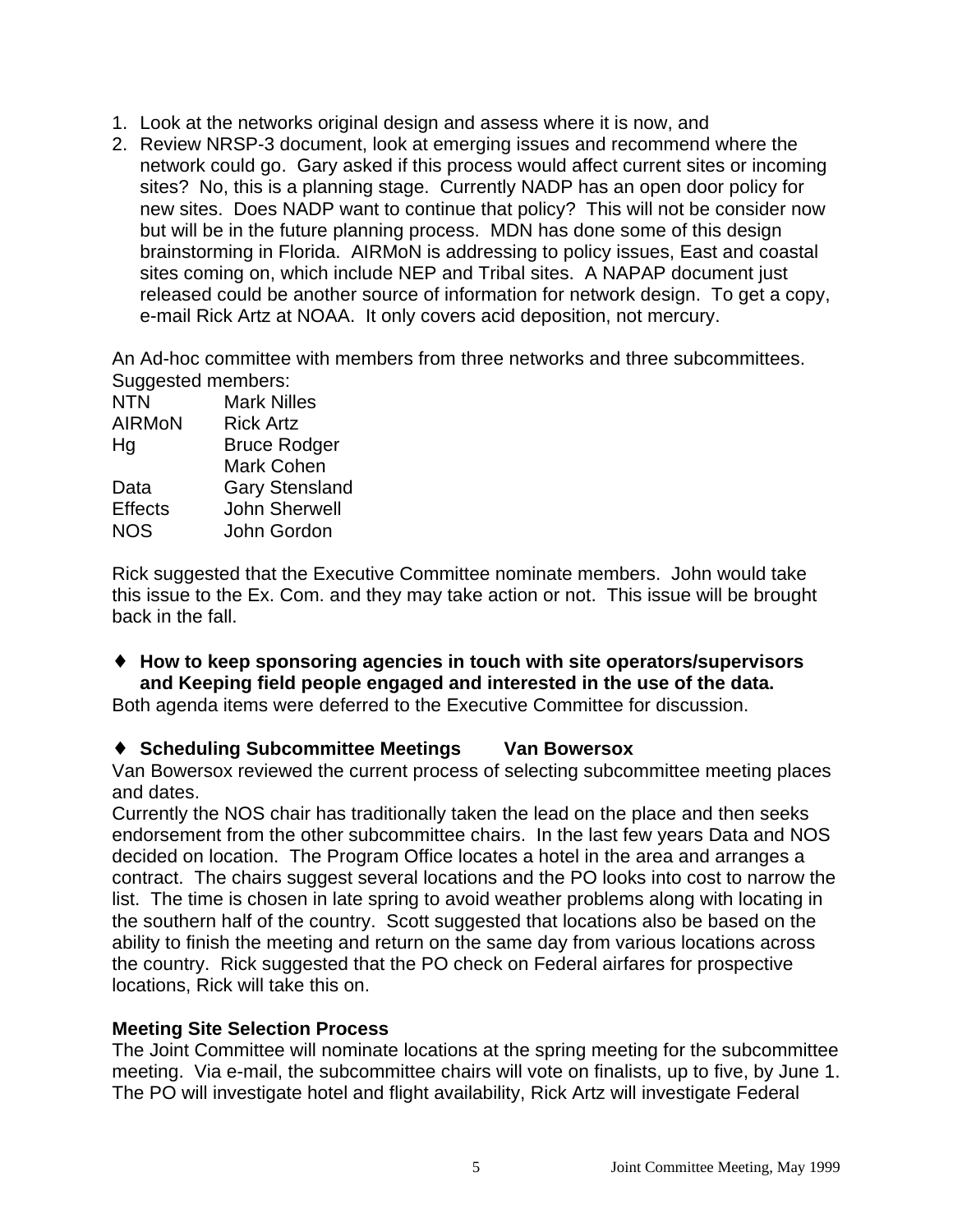airline prices. Downtown locations are preferred to airport locations. The PO will share this information with the three-subcommittee chairs to further narrow selection via email. In short, as much work as possible will be done on the upcoming spring meeting site at the close of the current spring meeting, with email discussions immediately after the meeting as needed.

The call for a meeting will come from the Program Coordinator via e-mail after the Fall meeting. The meeting announcement will provide meeting dates and location It was decided that the best times to hold the meeting are mid-day Monday to mid-day Wednesday. Considerations can be taken to schedule meetings in conjunction with other scientific or related issue meetings.

A six-month and three-month e-mail-meeting announcement will be made prior to meeting to Technical Committee aliases to reach as many potential attendees as possible. All attendance sheets should go to Van to sign up new people on aliases. CAL will include a hard copy meeting announcement with the data products six months in advance to the operators and sponsors of NTN, MDN, and AIRMoN. The near final agenda should be sent to the Program Office for posting on the web page at least one month in advance of Spring meeting. Post Program Office will send an e-mail announcement will be made that the agenda is posted on the web.

#### **Site Sponsor and Site Supervisor Duties**

Van pointed out that Site Sponsors and Site Supervisors responsibilities are listed in the new Operator Manual, soon to be published. See Attachment C, an excerpt from the manual.

Possible locations for the spring 2000 interim meeting were then discussed. A list of the top 5 locations was determined by vote:

#### **Spring Meeting Location Nominations**

San Antonio Tucson Atlantic Coast -south New Orleans Asimolar

#### ♦ **Closing Subcommittee Reports**

#### **Network Operations Subcommittee Report John Gordon**

John G. went through the 21 motions approved by NOS.

#### Summary of Motions

NOS Subcommittee Meeting May 4 and 5, 1999

#### **Motion #1: Accept minutes from 1998 Tampa fall meeting as corrected.**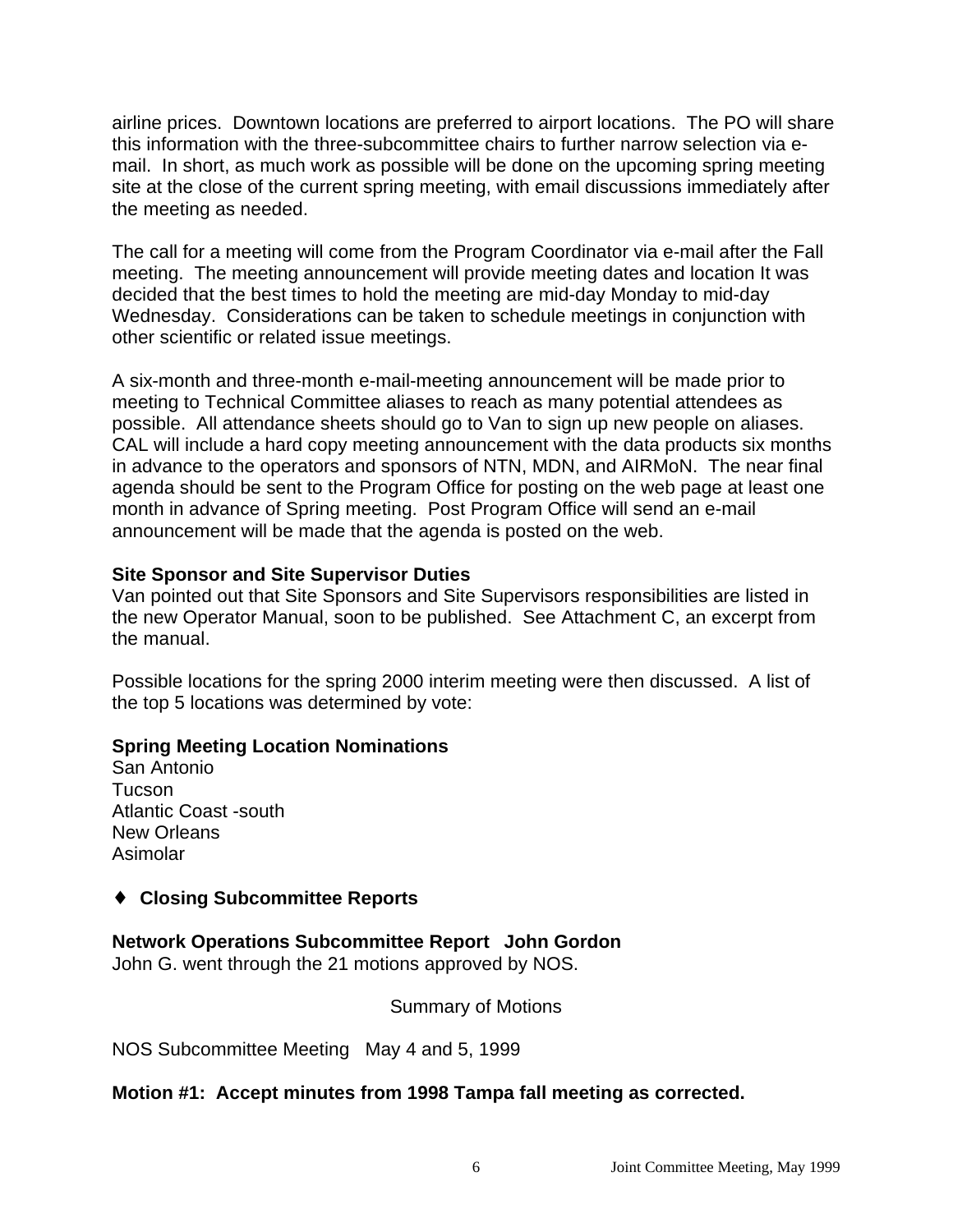Joel Frisch moved, Rick Artz second, passed unanimously

#### **Motion #2: Persistent field measurement problems discovered by USGS Intersite Comparison results be passed on to external site auditors(ATS).**

Amendment A: External site auditors (ATS) notify Scott of any site problems with intent of coordinating future site visits.

Mark Niles moved, Dennis Lamb second, passed unanimously

#### **Motion #3: NOS accept sub-sampling protocol as modified by Scott Dossett.**

Changes are with minimum amounts needed by NADP lab and field parameters, 300 mL and descriptive wording added.

Amendment A, Gary Lear: 200 mL becomes the minimum needed by NADP instead of 300 mL.

Amendment B, Karen Harlin: Subsampling is indicated on field form and documentation added to protocol.

Special note that currently sub-sampling is allowed on case-by-case basis and this protocol does not change the policy.

Scott Dossett moved, John Gordon second, passed unanimously

**Motion #4: Follow up study by CAL is presented at fall meeting on the effects of 200 mL sub-sampling criteria on NADP sample volume adequateness.**

Jane Rothert moved, Scott Dossett second, passed unanimously

**Motion #5: NOS recommends that inclusion in the FY2000 Program Office(?) budget items to fund a Aerochem equivalent collector prototype be built.** Joel Frisch moved, Mark Peden second, passed unanimously

**Motion #6: The Program Office is requested to present information to CAL audit team prior to 9/1/99 regarding ways to deal with capacity and function changes associated with network growth. Specifically including a strategy to separate AIRMoN and NTN analysis and NTN and AIRMoN network growth ramifications.** Scott Dossett moved, Rick Artz seconded, passed with one opposing vote

**Motion #7: NOS requests USGS to pursue a plan to change collocated sampler protocol to 2 stationary stations and 2 mobile stations instead of 2 mobile stations only.**

Scott Dossett moved, Dennis Lamb second, passes with one opposing vote

**Motion #8: Except final report on sodium bias hence the bias problem has been solved, (for now).**

Joel Frisch moved, Scott Dossett second, passed unanimously

**Motion #9: NOS accepts and affirms presentation of concept of the need for new equipment (and technology) for the network.**

Scott Dossett moved, Dennis Lamb, passed unanimously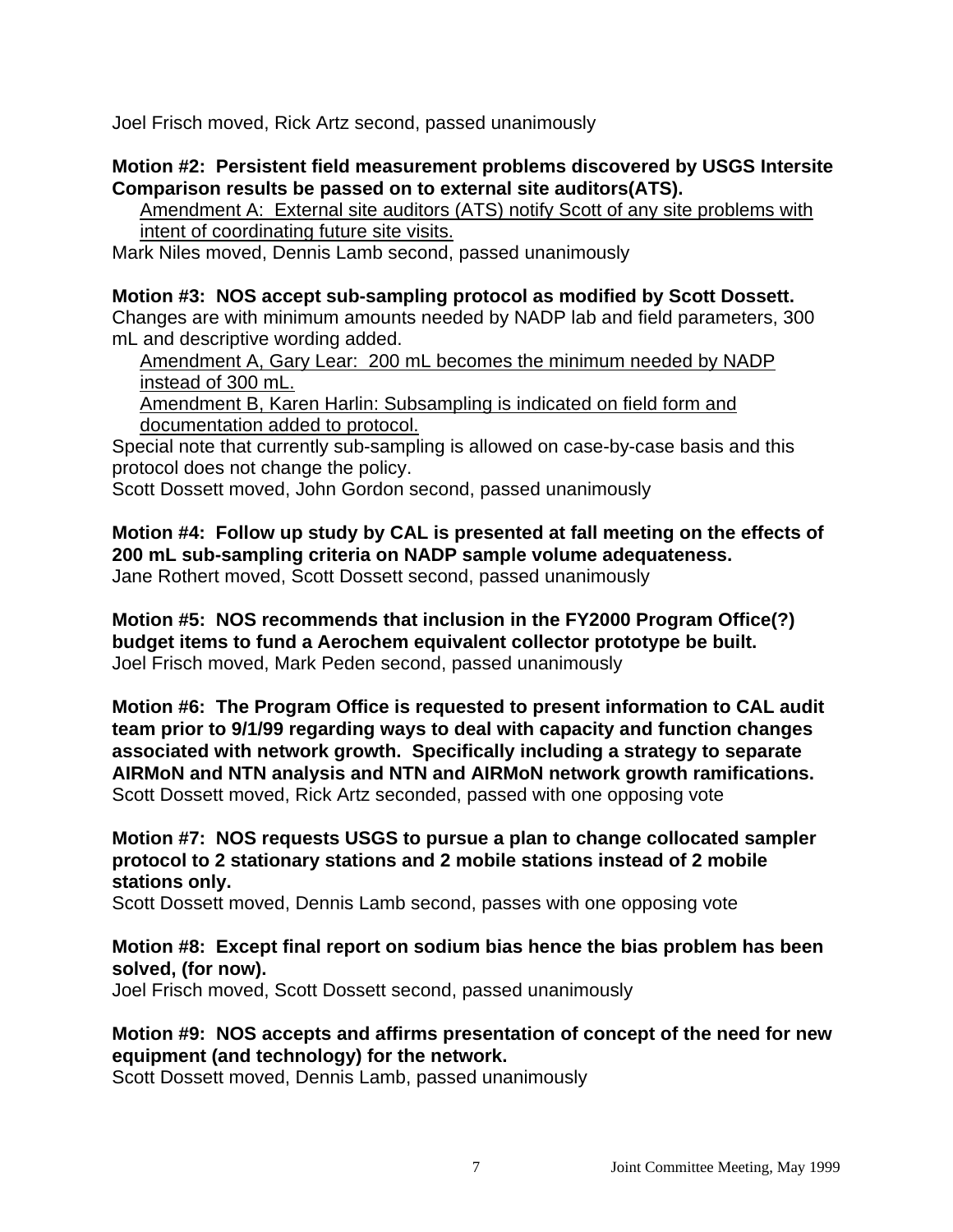#### **Motion #10: Rick Artz of NOAA will proceed with application to SBIR (Small Business Innovative Research) and the Dept. Of Commerce proposal for a next generation precipitation collector.**

Scott Dossett moved, Dennis Lamb, passed unanimously

**Motion #11: NOS requests the Program Office to provide web site discussion area to post and discuss collector and gage specifications. Also announce by email opening and closing of discussion area and call for a vote with date to be determined by NOS chair as advised by NOAA representative.** 

Amendment A; Collector and gage specifications posted by May 25, 1999. Mark Nilles moved, Scott Dossett seconds, passed unanimously

#### **Motion #12: NOS accepts accuracy goals for ATS field pH measurement challenges.**

John Shimshock moved, Mark Niles second, passed unanimously

#### **Motion #13: NOS accepts accuracy goals for ATS field conductance measurement challenges.**

John Shimshock moved, Scott Dossett second, passed unanimously

**Motion #14: NOS accepts ATS audits schedule with two year time frame starting 1/1/2000 and maintains the audit schedule at 100 site audits per year. Additional sites to network will expand time between audits proportionately.**

John Shimshock moved, Joel Frisch second, passed unanimously

**Motion #15: Executive Committee alias should include the NOS immediate past chair, current chair, and vice chair on mailing lists, e-mail lists, etc.** Joel Frisch moved, Jan Rothert second, passed with one opposing vote

**Motion #16: NOS endorses the addition of two laboratories to the USGS Intercomparison Program (QST is discontinuing). The new laboratories are the Norwegian Institute for Air Research (NILU), precipitation chemistry coordination laboratory for the European Monitoring and Evaluation program (EMEP) and the Japanese Acid deposition and Oxidant Research Center (ADORC), precipitation chemistry coordination laboratory for the Acid Deposition monitoring Network in East Asia (EANET).**

Rick Artz moved, Scott Dossett second, passed unanimously

QST has dropped out of the Intercomparison Audit Program and notified John G. Gary Lear will check with QST again to try and keep them in the Audit Program. It was mentioned that seven labs would be better statistically for the Audit Program. John G. is to write letter to QST encouraging them to stay in the Program. Gary Lear is to be copied on this letter and EPA will pay the difference. One more American is wanted to the Program.

**Motion #17: NOS allows HAL to proceed with preservative experiment changing to new preservative scheme as proposed by HAL (lessen HCl to 0.1% and add**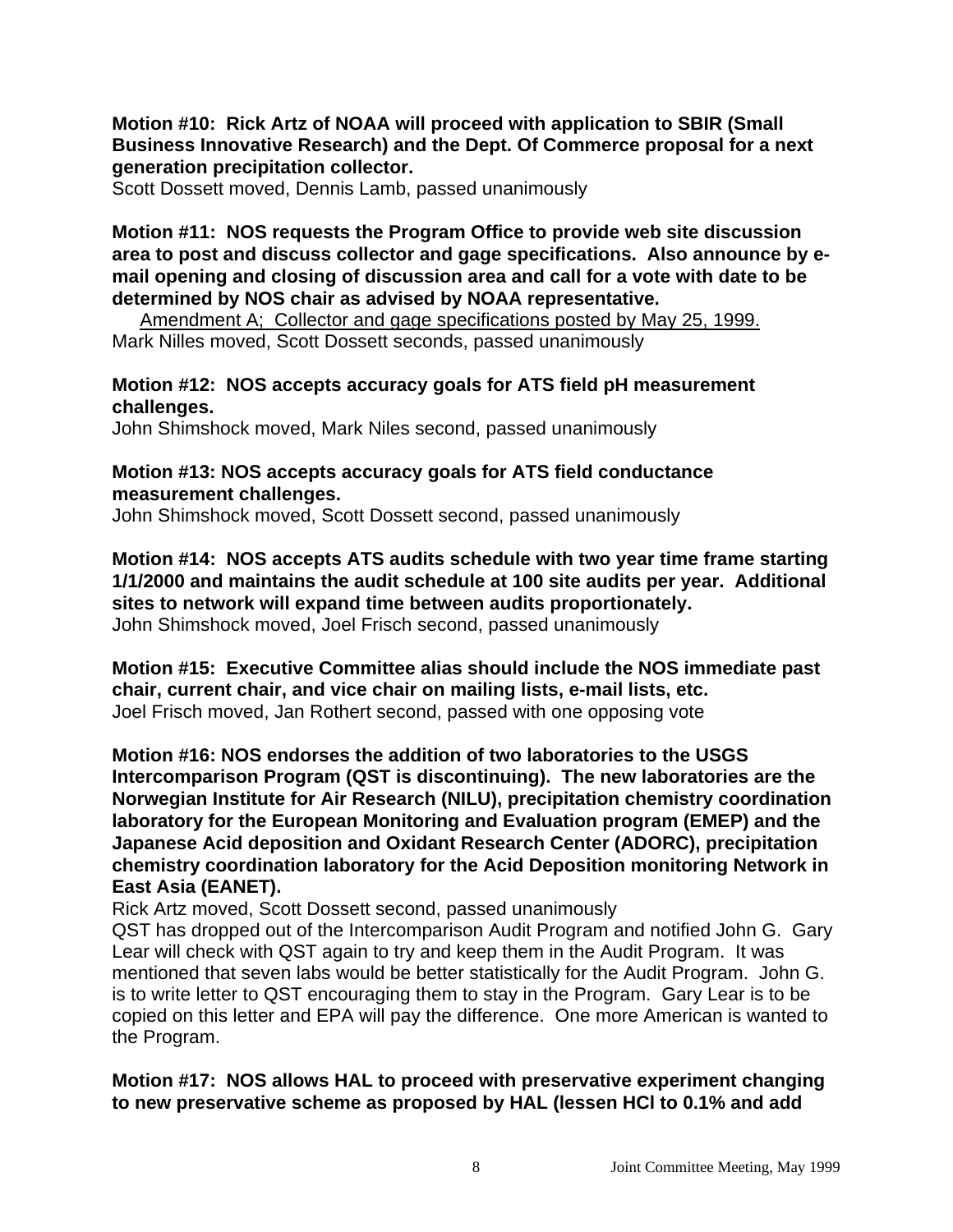**KCl) to satisfy Dept. Of Transportation shipping requirements. A 10-day storage requirement instead of 7 day was added by NOS. HAL will report statistical results to NOS via e-mail and NOS will vote to accept or reject new preservative scheme via e-mail.**

Bob Brunette moved, Scott Dossett seconds, passed unanimously

# **Motion #18: The NTN sites will change the dry side bucket and clean foam pad the every first Tuesday of the month starting January 4, 2000.**

Scott Dossett moved, Mark Peden second, passed unanimously

#### **Motion #19: That CAL is allowed to use the HOP (High Output Motor) Pittman's motor as a replacement for the standard ACM design.**

Amendment A., Mark Nilles: Opening time is measured before the motor box is deployed into the field.

Scott Dossett moved, Rick Artz second, passed unanimously

#### **Motion #20: Don't deploy any motor boxes that exceed the 14-second opening time.**

Amendment A: Provisionally accepted pending statistical analysis to reveal a more accurate opening time limit to be presented next fall.

Rick Artz moved, Mark Nilles second, passed unanimously

#### **Motion #21: That the LODA build-up sensor and the ACM Standard be considered equivalent for use on NADP.**

Amendment A: Look at sensor statistics and revisit via e-mail this summer and present at fall meeting.

Scott Dossett moved, Jane Rothert, passed unanimously

#### **Environmental Effects Subcommittee (EES) Report Ellen Porter NADP Spring Meeting, 1999**

Minutes of the fall meeting were approved.

# **OLD BUSINESS**

**Brochures** 

Nitrogen Brochure: Editor's copy is done and will need content review. John Sherwell, Kathy Tonnessen, and Ellen Porter will review and forward comments to Van. Design and layout still needs to be done. Van will have this done either by the ISWS or the University of Illinois in the next 4-6 weeks. The completed product should be available for the Fall Technical Meeting in Sacramento.

Other Brochures: It was agreed that the next product from the EES would be a brochure on the Mercury Deposition Network (MDN). Clyde Sweet has already developed information on MDN that can be used for a brochure. At the Fall Meeting, the EES will work with Clyde to develop an outline for the brochure.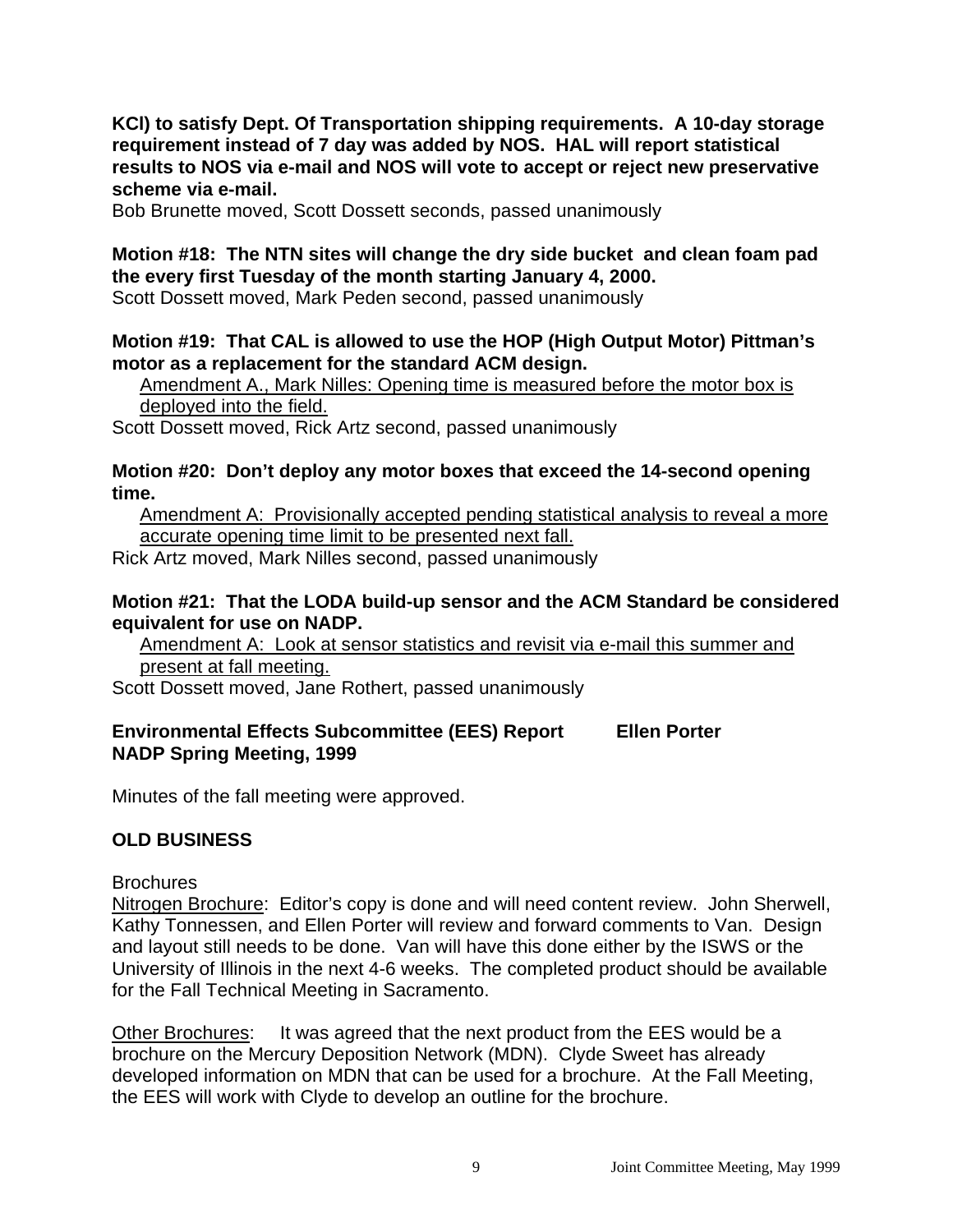The EES welcomes suggestions for other brochures, products, etc.

#### Proposals

At the spring 99 meeting, Bob Bachman, USDA-Forest Service, expressed concern regarding the lack of information on deposition from cloudwater, fog, etc. At this meeting, Gary Lear reported that EPA is discontinuing support of its current cloudwater study program. Many meeting participants expressed concern about EPA's decision. Although many felt that the program had problems, they also recognized that if the program is cancelled, it would be very difficult to re-start cloudwater studies in the future. The EES volunteered to pass on this information to the Federal Land Managers, including the National Park Service and the USDA-Forest Service. Gary Lear will provide any information needed to those wanting to comment to EPA.

# **Coordination with other programs/groups**

The EES discussed the benefits of coordinating with other organizations and entities involved in atmospheric deposition monitoring and research, including CASTNet, NDAMN, EMAP, and NEP. John Sherwell will establish contact with NDAMN and NEP to determine if anyone associated with those programs could report at the Fall Technical Meeting. Van Bowersox will contact archive sample users to see if they can report results of their studies at the Fall Meeting.

Van noted that the NADP homepage has links to the WebPages of many of these organizations.

# **New Business**

#### Coastal and Urban NADP Sites

The EES discussed the summary that Ellis Cowling presented at the '98 Fall meeting on nitrogen effects. Ellis emphasized the need to increase the understanding of N deposition and its many effects. The EES discussed the relevance of establishing additional NADP sites in coastal and urban areas in order to better understand N deposition and encourages NADP to include such sites.

#### State networks

John Sherwell reported that Mid-Atlantic data is now on the web: http://esm.versar.com/pprp/FEATURES/ACIDDEP/aciddep.htm

#### How can Effects be more effective?

The EES discussed how they can be more effective (and how NADP can be more effective). It was concluded that it is important to identify "market drivers", such as the EPA and USGS and identify where interactions between NADP and these organizations can be useful. Also discussed was the possibility for spin-offs from the current networks (e.g., MDN). The EES identified trace metals as the obvious addition to the analyte list. A need for expansion of the MDN was also recognized. Better spatial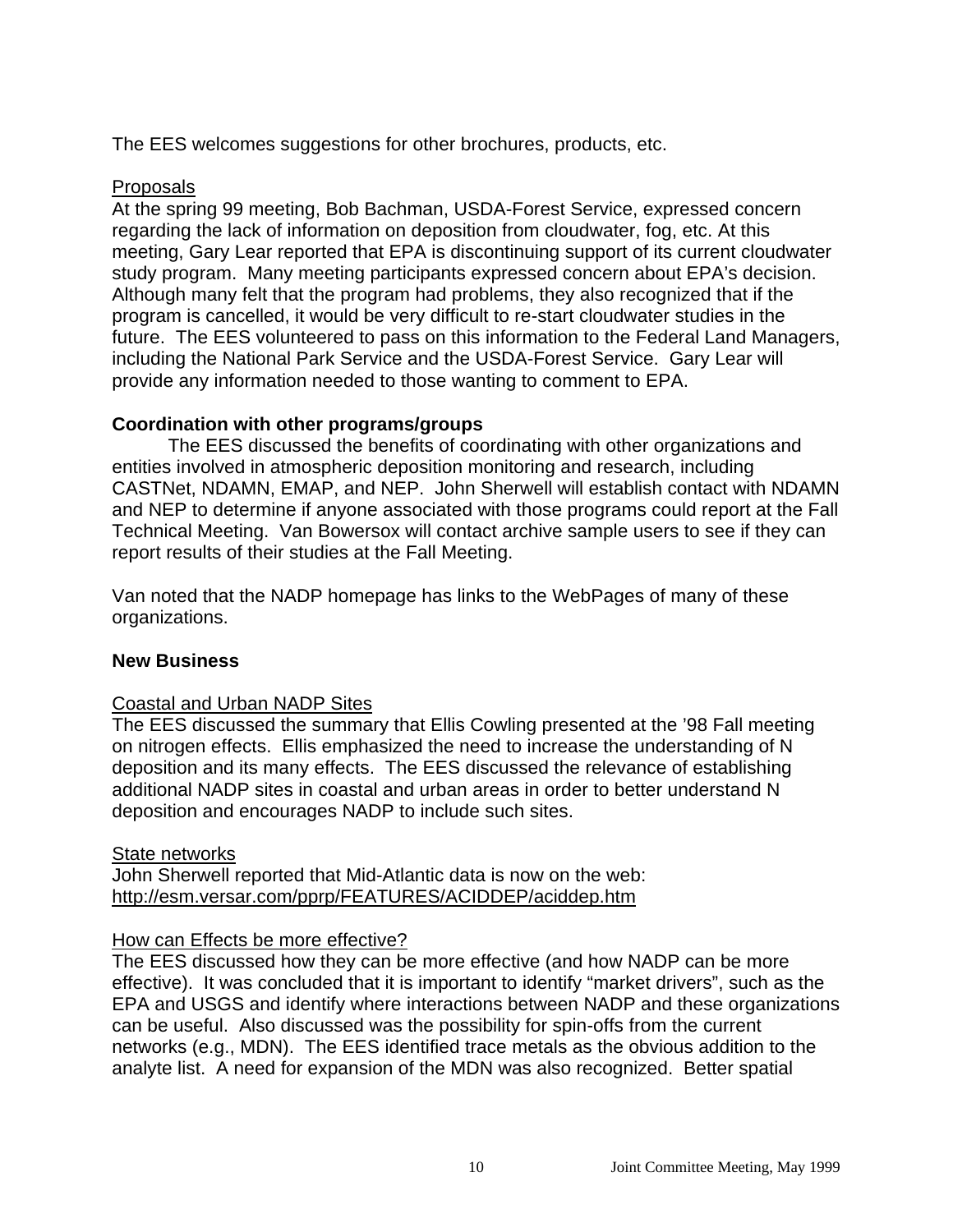coverage of Hg deposition is needed, as well as the ability to differentiate local versus regional impacts.

**Data Management Subcommittee Report Luther Smith** Luther Smith reporting for the first half of the DMAS report.

DMAS charged an ad hoc committee made up of six members; Luther Smith, Bob Larson, John Sherwell, Bob Brunette, Susan Johnson, and Scott Dossett; to work on site classification.

There would be no additional data products sent to the sites. The preliminary data reports would not be changed.

There is a need to get the trends data up on the web page. This will be implemented and shown to the Executive Committee in July.

The "WA" code in the NTN "VALCODE" system will be dropped. That designation will remain in the "LABTYPE" NTN code. The current definition of "W", which is "a valid wet sample", will be changed to include "WA" samples as well as "W" samples in the VALCODE column of the database.

Currently NTN is 8 months behind with data. AIRMoN is 3 months behind and the last data available on the web for MDN is 12/31/97.

The Program Office is adding GIS maps to the web page. Watershed maps have been added. Visit the web site for more information.

The CAL audit was discussed and a series of questions was raised:

- 1. What is the QA Plan for data management?
- 2. The audit should include the full data stream, from the labs to the Web page
- 3. The CAL and PO data sets should be looked at and compared
- 4. Are the CAL and PO Y2K compliant?
- 5. Recommendations for improving data flow
- 6. 2 people on the audit team should look at data specifically: Mary Ann Allen and Luther Smith

At this point in the DMAS report, a heated discussion ensued about what the audit should be about. Was this a CAL audit? A CAL/PO audit? Or something in between? DMAS strongly felt that there needs to be more emphasis on data review than there has been in the past. The QA Plan as now written doesn't include auditing the data from the Program Office as part of the biannual QA review.

MOTION: The Chair of the Technical Committee (Dennis Lamb) with input from the NOS and DMAS chairman would define the scope of the audit taking into consideration the discussion in the joint committee session and report back to the joint committee